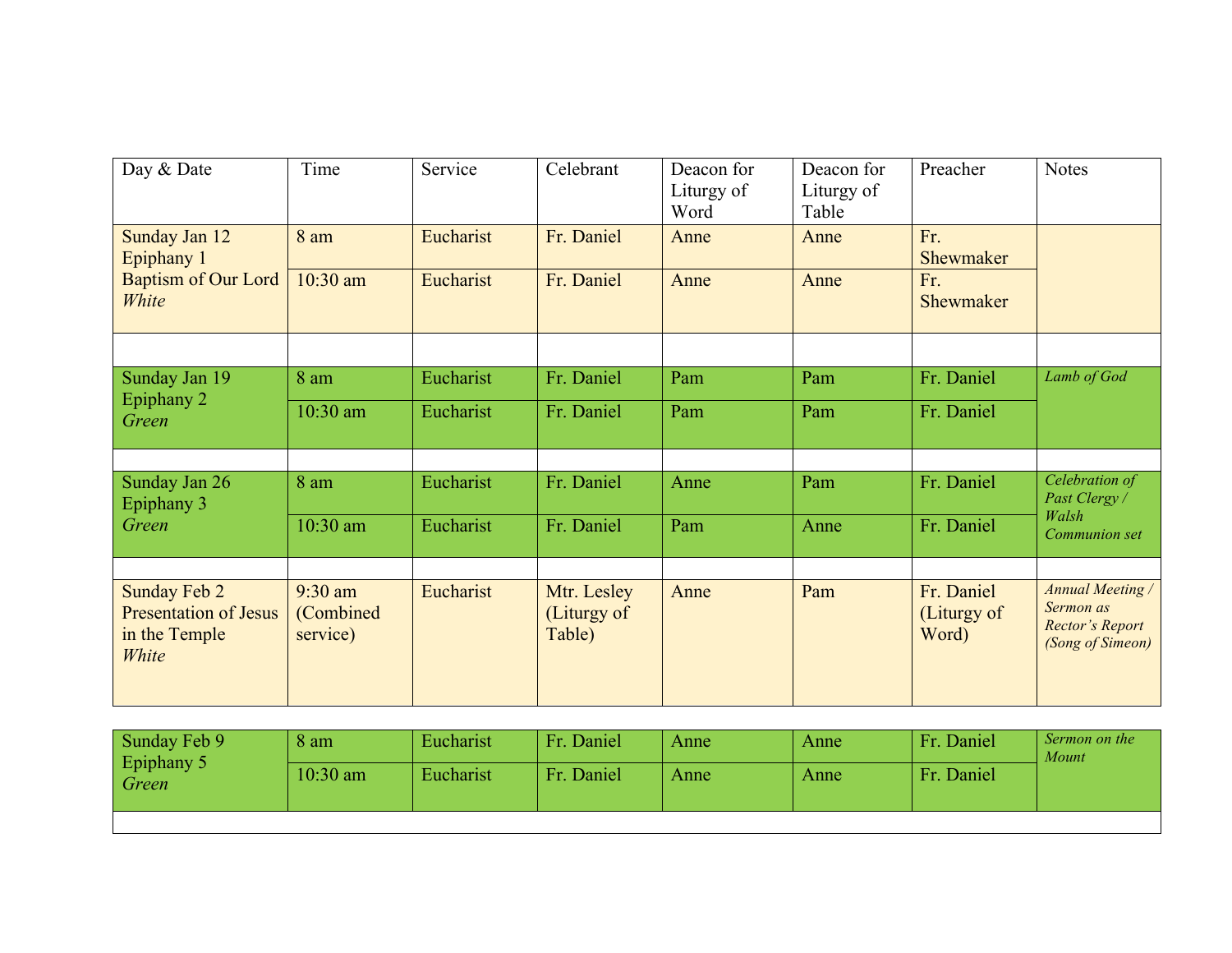| Day & Date    | Time       | Service   | Celebrant  | Deacon for | Deacon for | Preacher     | <b>Notes</b>    |
|---------------|------------|-----------|------------|------------|------------|--------------|-----------------|
|               |            |           |            | Liturgy of | Liturgy of |              |                 |
|               |            |           |            | Word       | Table      |              |                 |
| Sunday Feb 16 | 8 am       | Eucharist | Fr. Daniel | Pam        | Pam        | Mark         | Renewal of Vows |
| Epiphany 6    |            |           |            |            |            | Anschutz $+$ | service         |
| Green         | $10:30$ am | Eucharist | Fr. Daniel | Pam        | Pam        | March        |                 |
|               |            |           |            |            |            | Anschutz $+$ |                 |

| Sunday Feb 23<br>Last Epiphany | 8 am       | Eucharist | Fr. Daniel | Pam | Pam | <b>Karen Stanley</b> |
|--------------------------------|------------|-----------|------------|-----|-----|----------------------|
| Green                          | $10:30$ am | Eucharist | Fr. Daniel | Pam | Pam | <b>Karen Stanley</b> |

| Ash Wednesday<br>Feb 26<br>Purple | $12$ pm<br>7 pm | Eucharist<br>Eucharist | Fr. Daniel<br>Fr. Daniel | Anne<br>Pam | Anne<br>Pam | Fr. Daniel<br>Fr. Daniel | Ashes to go after<br>12 pm service at<br>3 PM (signs<br>needed) |
|-----------------------------------|-----------------|------------------------|--------------------------|-------------|-------------|--------------------------|-----------------------------------------------------------------|
|                                   |                 |                        |                          |             |             |                          |                                                                 |
|                                   |                 |                        |                          |             |             |                          |                                                                 |
| Sunday March 1<br>1 Lent          | 8 am            | Eucharist              | Mtr. Lesley              | Anne        | Anne        | Fr. Daniel               | Lent, John, and<br>the 5 Senses                                 |
| Purple                            | $10:30$ am      | Eucharist              | Mtr. Lesley              | Anne        | Anne        | Fr. Daniel               |                                                                 |
|                                   |                 |                        |                          |             |             |                          |                                                                 |
| Sunday March 8<br>2 Lent          | 8 am            | Eucharist              | Fr. Daniel               | Pam         | Pam         | Fr. Daniel               | Hear                                                            |
| Purple                            | $10:30$ am      | Eucharist              | Fr. Daniel               | Pam         | Pam         | Fr. Daniel               |                                                                 |
|                                   |                 |                        |                          |             |             |                          |                                                                 |
|                                   |                 |                        |                          |             |             |                          |                                                                 |
| Sunday March 15                   | 8 am            | Eucharist              | Fr.                      | Anne        | Anne        | Fr. Daniel               | Taste                                                           |
| 3 Lent                            |                 |                        | Shewmaker                |             |             |                          |                                                                 |
| Purple                            | $10:30$ am      | Eucharist              | Fr.                      | Anne        | Anne        | Fr. Daniel               |                                                                 |
|                                   |                 |                        | Shewmaker                |             |             |                          |                                                                 |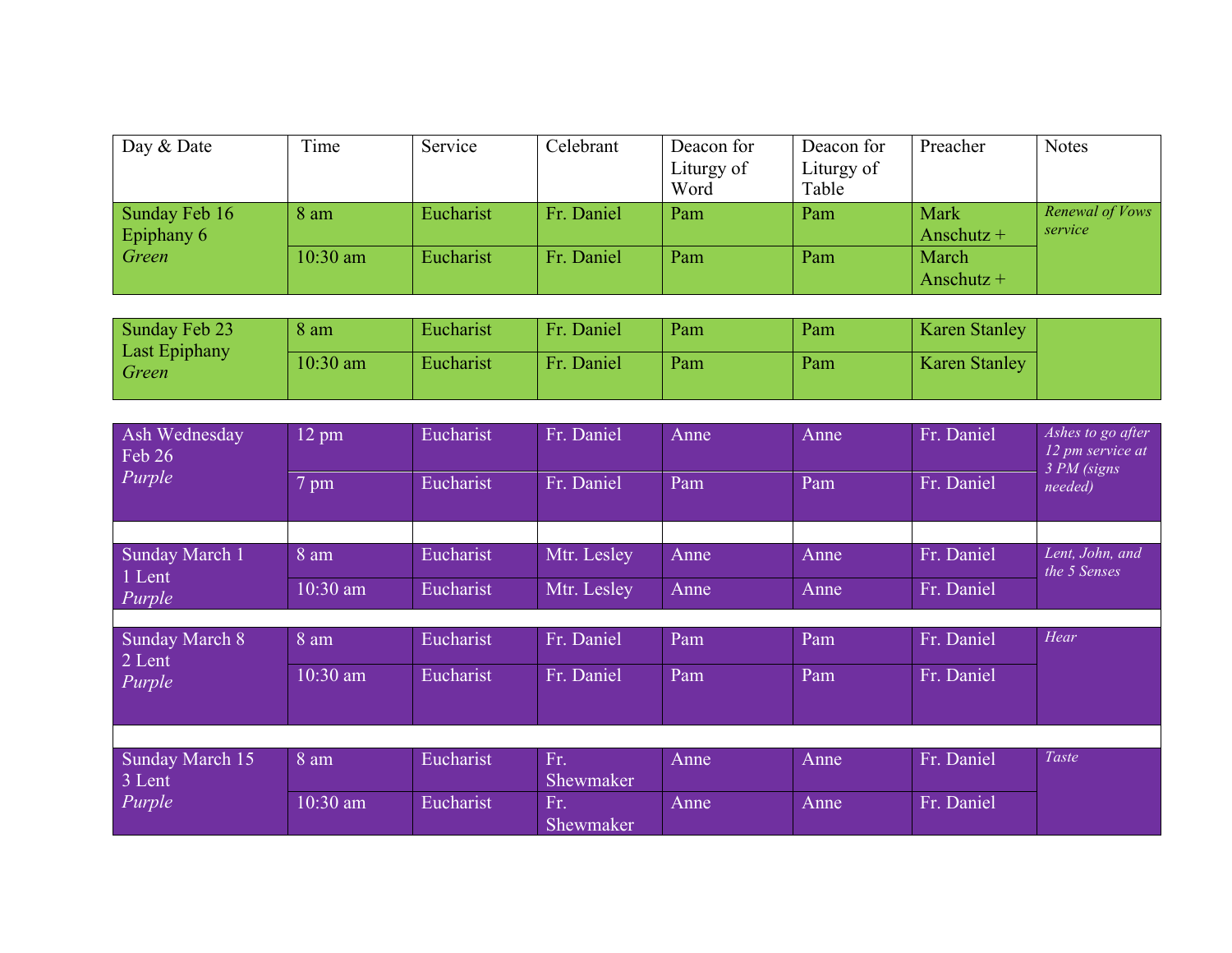| Day & Date                       | Time       | Service   | Celebrant   | Deacon for<br>Liturgy of<br>Word | Deacon for<br>Liturgy of<br>Table | Preacher   | <b>Notes</b> |
|----------------------------------|------------|-----------|-------------|----------------------------------|-----------------------------------|------------|--------------|
| <b>Sunday March 22</b><br>4 Lent | 8 am       | Eucharist | Fr. Daniel  | Pam                              | Pam                               | Fr. Daniel | See          |
| Rose                             | $10:30$ am | Eucharist | Fr. Daniel  | Pam                              | Pam                               | Fr. Daniel |              |
|                                  |            |           |             |                                  |                                   |            |              |
| <b>Sunday March 29</b><br>5 Lent | 8 am       | Eucharist | Mtr. Lesley | Anne                             | Anne                              | Fr. Daniel | <b>Smell</b> |
| Purple                           | 10:30 am   | Eucharist | Mtr. Lesley | Anne                             | Anne                              | Fr. Daniel |              |

| Sunday April 5<br>Palm Sunday              | 8 am           | Eucharist                     | Fr. Daniel  | Pam | Pam | Fr. Daniel  |                             |
|--------------------------------------------|----------------|-------------------------------|-------------|-----|-----|-------------|-----------------------------|
| Red                                        | $10:30$ am     | Eucharist                     | Fr. Daniel  | Pam | Pam | Fr. Daniel  |                             |
|                                            |                |                               |             |     |     |             |                             |
| Thursday April 9<br>Maundy Thursday<br>Red | $7 \text{ pm}$ | Foot washing<br>and Eucharist | Mtr. Lesley | Pam | Pam | Mtr. Lesley | Vigil at Altar of<br>Repose |

| Friday April 10<br>Good Friday<br><b>Black</b> | $12 \text{ pm}$ | Stations of the Fr. Daniel<br>Cross in<br>Chapel       |            | Anne | Anne | Fr. Daniel |  |
|------------------------------------------------|-----------------|--------------------------------------------------------|------------|------|------|------------|--|
|                                                | 3 pm            | Stations of the Fr. Daniel<br>Cross at<br>Sequoia Park |            | Pam  | Pam  | Fr. Daniel |  |
|                                                | 7 pm            | Solemn<br>Liturgy/<br>Veneration of<br>Cross           | Fr. Daniel | Pam  | Anne | Fr. Daniel |  |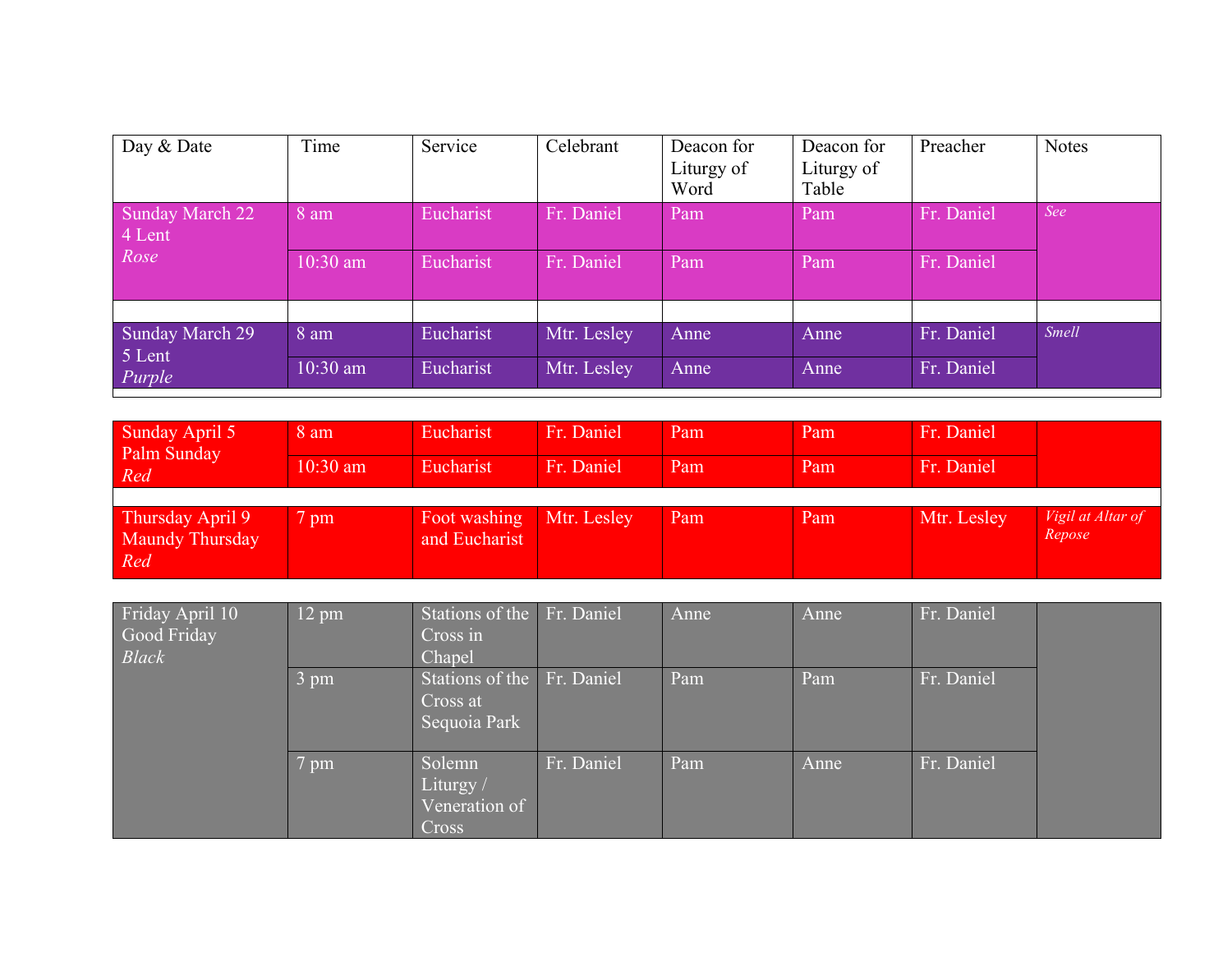| Day & Date                                       | Time       | Service                         | Celebrant        | Deacon for<br>Liturgy of<br>Word | Deacon for<br>Liturgy of<br>Table | Preacher    | <b>Notes</b>                                                                                      |
|--------------------------------------------------|------------|---------------------------------|------------------|----------------------------------|-----------------------------------|-------------|---------------------------------------------------------------------------------------------------|
| Saturday April 11                                | $11$ am    | Sacred<br>Saunter               | Fr. Daniel       | Pam                              | Pam                               | Fr. Daniel  |                                                                                                   |
| <b>Holy Saturday</b><br>Red                      | 7 pm       | The Great<br>Vigil of<br>Easter | Fr. Daniel       | Pam                              | Anne                              | Fr. Daniel  |                                                                                                   |
|                                                  |            |                                 |                  |                                  |                                   |             |                                                                                                   |
| Sunday April 12<br><b>Easter Sunday</b><br>White | $10:30$ am | Eucharist                       | Fr. Daniel       | Anne                             | Pam                               | Fr. Daniel  | TOUCH/<br>Picture of<br>congregation at<br>altar after 10:30<br>service, followed<br>by Egg Hunt! |
|                                                  |            |                                 |                  |                                  |                                   |             |                                                                                                   |
| <b>Sunday April 19</b><br>2 Easter               | 8 am       | Eucharist                       | Fr.<br>Shewmaker | Pam                              | Pam                               | Mtr. Lesley | <b>Thomas Sunday</b>                                                                              |
| White                                            | 10:30 am   | Eucharist                       | Fr.<br>Shewmaker | Pam                              | Pam                               | Mtr. Lesley |                                                                                                   |

| Sunday April 26<br>3 Easter | 8 am       | Eucharist | Fr. Daniel | Pam  | Pam  | Paul Harris | On the Road to<br>Emmaus       |
|-----------------------------|------------|-----------|------------|------|------|-------------|--------------------------------|
| White                       | $10:30$ am | Eucharist | Fr. Daniel | Pam  | Pam  | Paul Harris |                                |
|                             |            |           |            |      |      |             |                                |
| Sunday May 3<br>4 Easter    | 8 am       | Eucharist | Fr. Daniel | Anne | Anne | Fr. Daniel  | <b>Good Shepherd</b><br>Sunday |
| White                       | $10:30$ am | Eucharist | Fr. Daniel | Anne | Anne | Fr. Daniel  | 1549 Eucharistic<br>Prayer     |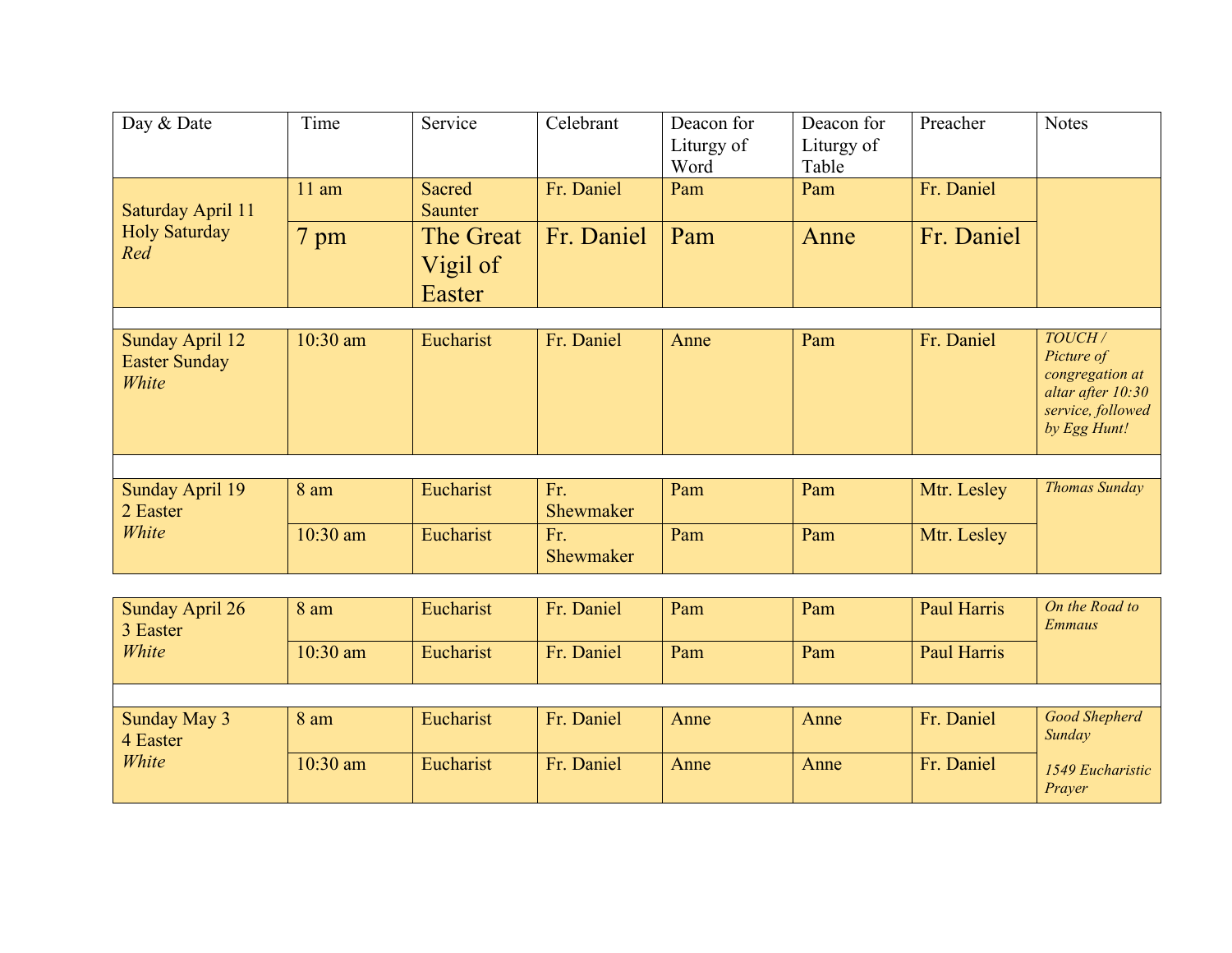| Day & Date                         | Time               | Service                | Celebrant                  | Deacon for<br>Liturgy of<br>Word | Deacon for<br>Liturgy of<br>Table | Preacher                 | <b>Notes</b>                     |
|------------------------------------|--------------------|------------------------|----------------------------|----------------------------------|-----------------------------------|--------------------------|----------------------------------|
| Sunday May 10<br>5 Easter<br>White | 8 am<br>$10:30$ am | Eucharist<br>Eucharist | Mtr. Lesley<br>Mtr. Lesley | Anne<br>Anne                     | Anne<br>Anne                      | Fr. Daniel<br>Fr. Daniel | 1662 Eucharistic<br>Prayer       |
|                                    |                    |                        |                            |                                  |                                   |                          |                                  |
| Sunday May 17<br>6 Easter          | 8 am               | Eucharist              | $+ Megan$                  | Anne                             | Pam                               | $+ Megan$                | $150^{th}$<br><i>Anniversary</i> |
| White                              | $10:30$ am         | Eucharist              | $+ Megan$                  | Anne                             | Pam                               | + Megan                  | 1789<br>Eucharistic<br>Prayer    |

| Sunday May 24<br>7 Easter         | 8 am       | Eucharist | Fr. Daniel | Pam | Pam | Fr. Daniel | 1892 Eucharistic<br>Prayer |
|-----------------------------------|------------|-----------|------------|-----|-----|------------|----------------------------|
| White                             | $10:30$ am | Eucharist | Fr. Daniel | Pam | Pam | Fr. Daniel |                            |
|                                   |            |           |            |     |     |            |                            |
|                                   |            |           |            |     |     |            |                            |
| Sunday May 31<br>Pentecost<br>Red | 8 am       | Eucharist | Fr. Daniel | Pam | Pam | Fr. Daniel | 1928 Eucharistic<br>Prayer |